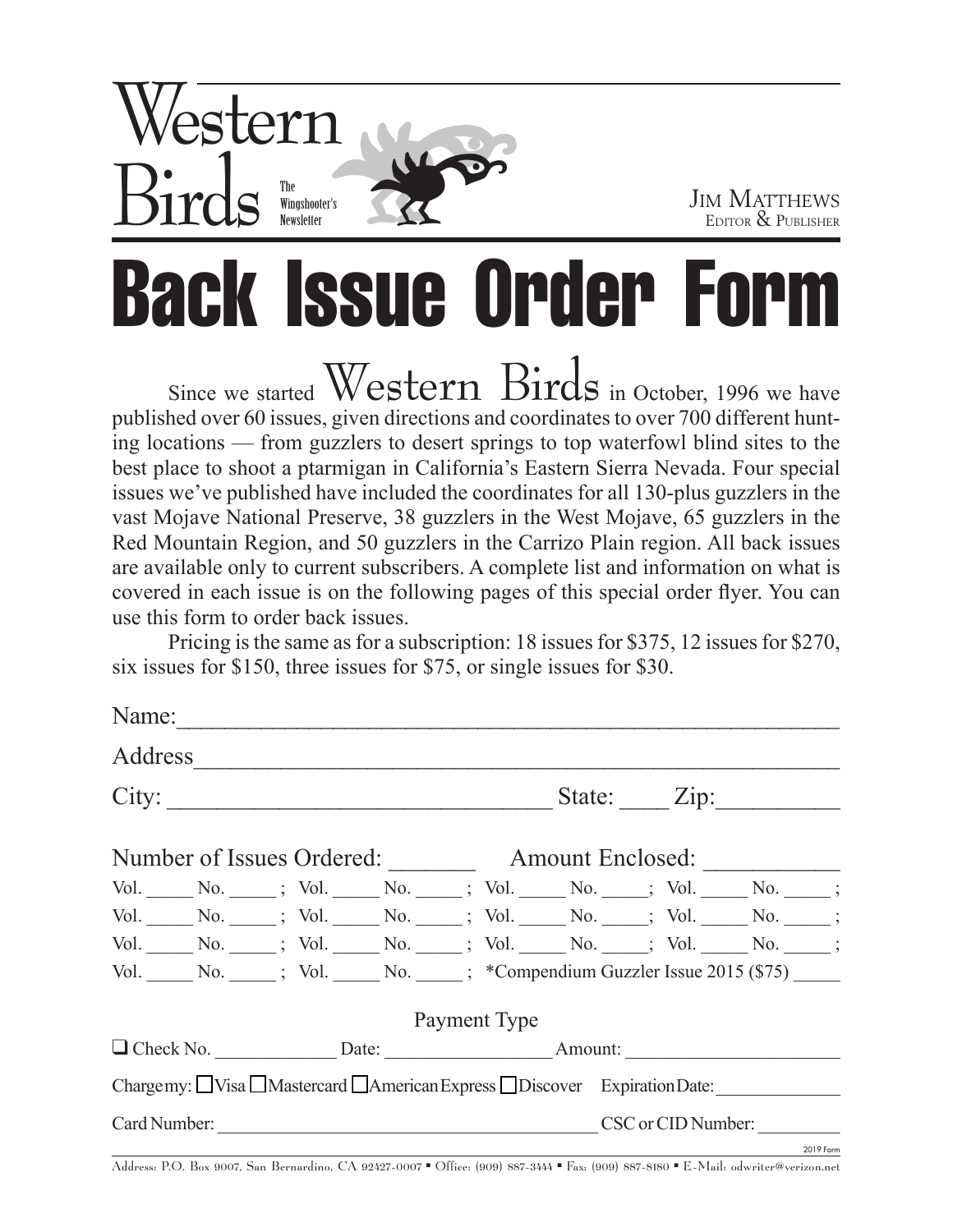#### **Vol. 1, No. 1, October, 1996 \*\***

Desert upland bird prognosis poor for fall '96; how Western Birds came about; information on ordering Bobby Rowell guzzler maps, and U.S. Geological Survey maps on CD; five guzzlers mapped in Cleveland National Forest near Corona; GPS coordinates to two guzzlers in Cajon Pass; a quail spot mapped just south of the Cahuilla Indian Reservation near Anza; updates on Camp Cady, Goat Springs, Stoddard Well, and dove spots in Indio; a tip on an Idaho chukar hotspot near Steck Park.

#### **Vol. 1, No. 2, November, 1996 \***

Best blind site information for the San Jacinto Wildlife Area; information on Nevada guzzler maps and the DFG's Wing Beat News; updates on San Jacinto quail, Jackrabbit Trail quail (near San Jacinto Wildlife Area), and the Mojave chukar opener; a tip on Alberta's Bittern Lake Lodge; two guzzler locations mapped near Whitewater off Interstate 10; GPS coordinates for two more guzzlers in the Santa Ana Mountains near Corona.

#### **Vol. 1, No. 3, December, 1996 \***

Bandtail pigeon spot mapped on Black Mountain in San Jacinto Mountains; San Bernardino National Forest's Cleghorn Ridge quail spots outlined; snipe hotspot at San Jacinto Wildlife Area; update on Santa Ana Mountains road closures; five guzzler spots mapped in Cleveland National Forest near Warner Springs; GPS coordinates for three guzzlers north of Victorville.

# **Vol. 1, No. 4, March, 1997 \*\***

Special Turkey Issue: General turkey forecast; three private land spots in San Diego, Kern, and San Luis Obispo counties; five public land hotspots mapped in the San Bernardino National Forest; two public land hotspots in the Cleveland National Forest in the Palomar region.

# **Vol. 1, No. 5, August, 1997 \*\***

Dove outlook bright in most areas; six dove hotspots from all over Southern California outlined; a private land dove hunt opportunity near Banning; information on three different sets of CD-maps outlined; applying on-line for sage grouse hunts; an evening dove spot near Palm Springs; ptarmigan hotspot in the Eastern Sierra near Lee Vining; three guzzler locations north of Barstow on Opal Mountain mapped; GPS coordinates for Opal Mountain guzzlers and two more guzzlers in Santa Ana Mountains near Corona.

#### **Vol. 1, No. 6, September, 1997 \*\***

Upland bird forecast mixed for fall of '97; two quail spots near Indio; information on Wonderduck flapping decoys; San Jacinto blind site data; waterfowl spot in desert between Barstow and Kramer's Junc-

tion mapped; DFG's new San Felipe Wildlife Area mapped; a dozen guzzlers mapped in the El Paso Mountains near Ridgecrest; GPS coordinates for two more guzzlers in Cajon Pass.

#### **Vol. 2, No. 1, October, 1997 \***

Upland bird opener report; two more guzzler locations in Cajon Pass outlined; BLM map ordering outlined; mountain quail spot in San Bernardino National Forest at Coxey Creek; Owens Valley quail spot near Big Pine; nine guzzlers mapped in Temblor Mountains near Maricopa; woodduck hunting spot near Tinemaha Reservoir in the Owens Valley; a hot duck spot on the north end of the Salton Sea; GPS coordinates for all spots covered in the issue.

#### **Vol. 2, No. 2, November, 1997 \***

Camp Roberts bird hunting outlined and 16 guzzlers mapped and GPS coordinates given; High Desert Hunt Club critiqued; updates on San Jacinto snipe, Harper Lake duck hunting, Salton Sea waterfowl, Baldy Mesa quail and Jackrabbit Trail quail spots covered in previous issues; eight guzzlers on BLM land in San Diego County's McCain Valley mapped and GPS coordinates provided; a good Gambel's quail spot in East Mojave near Cima Dome, and GPS coordinates given for an additional guzzler there; GPS coordinates given for three guzzlers in San Luis Obispo County south of Highway 58.

# **Vol. 2, No. 3, December, 1997 \*\***

End of season quail and chukar tips; a mountain quail hotspot in Lone Pine Canyon near Wrightwood; a valley quail hotspot near Anza mapped; updates on Harper Lake waterfowl, San Jacinto Wildlife Area, Camp Pendleton quail, and Whitewater quail spots; Big John Flat near Wrightwood mapped for quail; three guzzler mapped and GPS coordinates given in Alphie Canyon in Kern County off Highway 14.

# **Vol. 2, No. 4, March, 1998 \*\***

Four public land turkey spots covered — Tecuya Ridge near Gorman, Miranda Pine Mountain in Los Padres National Forest, a spot near Crestline in San Bernardino National Forest, and Fort Hunter-Liggett on the Central Coast; Kern River private land turkey hunt; applying for Camp Pendleton fall hunts; blind site data from San Jacinto; blind site data from Wister; eight guzzlers mapped and GPS coordinates given in El Paso Mountains near Inyokern.

# **Vol. 2, No. 5, August, 1998 \*\***

Dove season forecast good everywhere and five hotspots outlined in Indio and Imperial Valley areas; two dove hotspots in high desert near Victorville; thoughts on hunting chukar with a bow during the early season; Goat Spring mapped for dove and chukar; five guzzlers mapped and GPS coordinates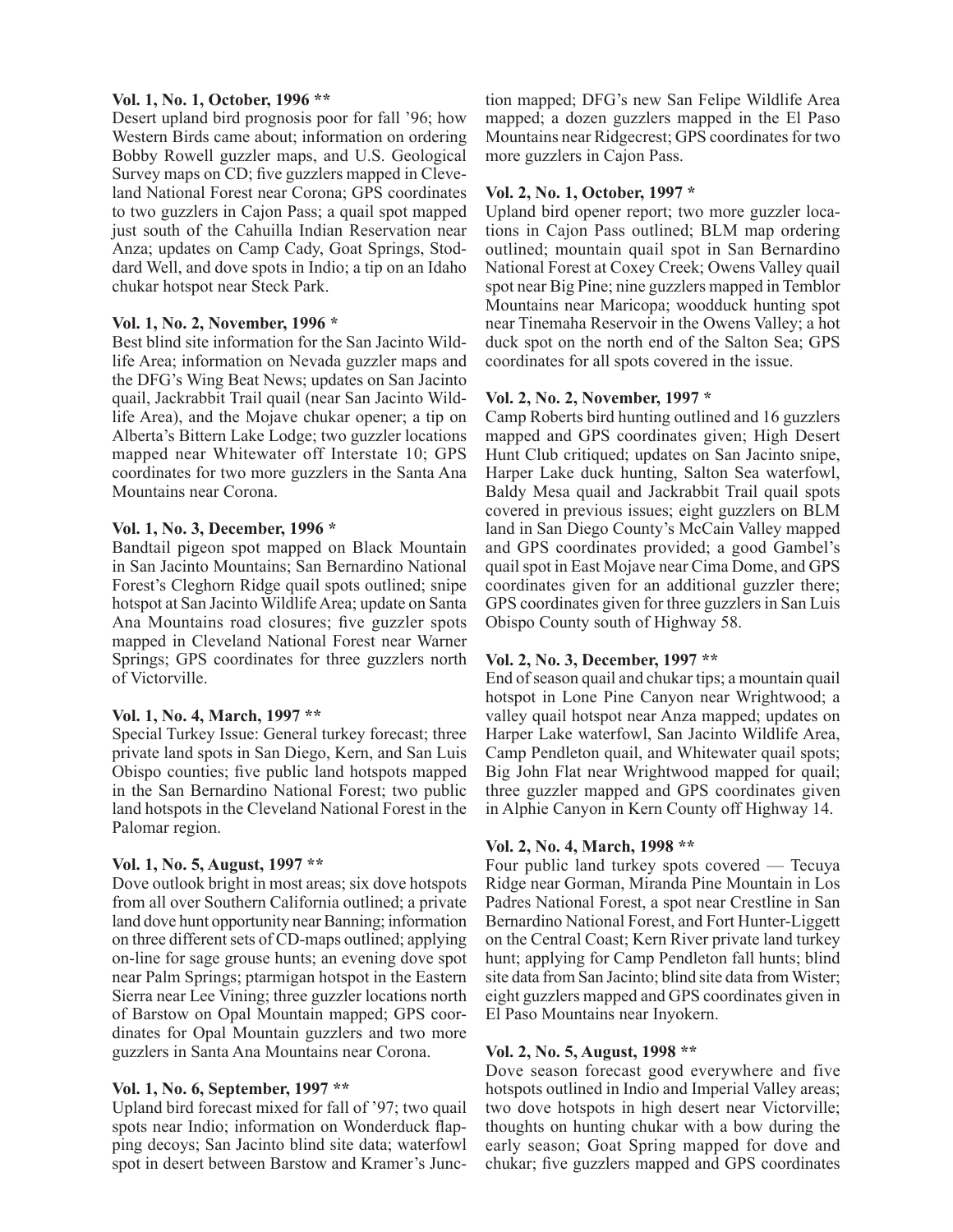given in Rand Mountains near Red Mountain; three private land dove spots in Kern and San Luis Obispo counties.

#### **Vol. 2, No. 6, September, 1998 \*\*\***

Upland season forecast very bright for '98; RZ Spring near Victorville and Bird Springs near Inyokern outlined; three guzzler spots mapped in Sidewinder Mountains off Fairview Valley near Victorville; dove season follow-up with reports from Stoddard Well and Imperial County spots outlined in last issue; Ivanpah and Willow springs in the East Mojave near Stateline mapped for chukar; three more guzzlers mapped and GPS coordinates given in Rand Mountains near Red Mountain.

#### **Vol. 3, No. 1, October, 1998 \*\*\***

Quail and chukar opener good everywhere; a tip on Raahauge's public duck hunts; information on access through private land in Mission Creek for quail; a map and GPS coordinates to two chukar guzzlers near Blackwater Well east of Red Mountain; opener reports from Ivanpah and Willow springs, Lake Isabella, Mormon Flats in the El Paso Mountains, the Owens Valley, and Sanger Slough; map and GPS coordinates for RZ Spring and a nearby guzzler in the West Mojave north of Victorville; and a map to three more guzzlers off Johnson Road near Apple Valley.

# **Vol. 3, No. 2, November, 1998 \*\*\***

Fobes Ranch Road mountain quail spot in San Jacinto Mountains near Lake Hemet mapped; possible ban on hunting in East Mojave outlined; updates on Baldy Mesa quail with two guzzler locations described and GPS coordinates given, West Mojave's Goat Springs chukar update, and a bandtail spot in the Angeles National Forest. Two chukar guzzlers mapped north of Goat Spring; and 10 quail guzzlers mapped in the Temblor Mountains near Maricopa.

# **Vol. 3, No. 3, December, 1998 \*\*\***

Details to hunting near four natural springs near Apple Valley for chukar; three guzzlers mapped and GPS coordinates given for six quail guzzlers in the Bighorn Mountains near Yucca Valley on the east side of the San Bernardino National Forest; a special pair of maps to 10 guzzlers in the El Paso Mountains and GPS coordinates given to those and three others nearby — all in great chukar country.

# **Vol. 3, No. 4, March, 1999 \*\*\***

Focus on the west Mojave with directions and maps provided to two guzzlers, Kane Spring, and Bird Spring; information on Cleveland National Forest land acquistions in prime turkey habitat (and an email update on how to hunt one of the spots [included as an insert sheet in the back issue]); seven guzzler locations and GPS coordinates given for the Caliente

Mountains in southern San Luis Obispo County.

# **Vol. 3, No. 5, August, 1999 \*\*\***

Reports on increasing amounts of posted lands near Indio, an update on Stoddard Well north of Apple Valley, directions and GPS coordinates to a guzzler off Highway 247 in the West Mojave, and some Colorado River dove spots near Blythe and Palo Verde. Directions and maps to a couple of very good quail spots in the Caliente Mountains north of Taft. Four guzzler locations and three stock tanks (stock tanks have since been removed) in the East Mojave near Mitchell Caverns mapped and GPS coordinates given.

# **Vol. 3, No. 6, September, 1999 \*\*\***

Update on upland bird production for 1999. A map, details, and GPS coordinates to four guzzler locations on Baldy Mesa in the Cajon Pass area of the San Bernardino National Forest. Orange County's Coal Canyon Ecological Reserve mapped along with a nearby guzzler. Six very good quail guzzlers in San Luis Obispo County detailed, mapped, and GPS coordinates given. Special deal offered on dove and wood duck books.

# **Vol. 4, No. 1, October, 1999 \*\*\***

Upland opener reports generally poor to fair for '99; San Jacinto Wildlife Area's five new blind sites discussed (and blind site data from previous years included as an insert); five more quail guzzlers in the Baldy Mesa area of Cajon Pass mapped; three more guzzlers south of Highway 58 in San Luis Obispo County mapped for quail, and GPS coordinates given for all locations.

#### **Vol. 4, No. 2, November, 1999 \*\*\***

Rattlesnake and Two-Hole springs at the base of the Bighorn Mountains of western San Bernardino County detailed and mapped for valley (Gambel's?) and mountain quail; a guzzler in Rattlesnake Canyon on the east side of the San Bernardino Mountains mapped; four quail guzzlers in Deer Park Canyon in the Los Padres National Forest in Santa Barbara County east of Highway 33; two duck guides listed, one for the Owens Valley and the other for the lower Colorado River; four more quail guzzlers south of Highway 58 in San Luis Obispo County mapped. GPS coordinates given for all spots.

# **Vol. 4, No. 3, December, 1999 \*\*\***

Five guzzlers in Quatal Canyon east of Highway 33 in Ventura County mapped; both valley and mountain quail use these guzzlers. Field updates from a number of spots covered in previous issues by readers; two guzzler locations in chukar country off Lucerne Valley Cutoff near Stoddard Well in western San Bernardino County; five guzzlers mapped on the eastern edge of the Carrizo Plain in the Temblor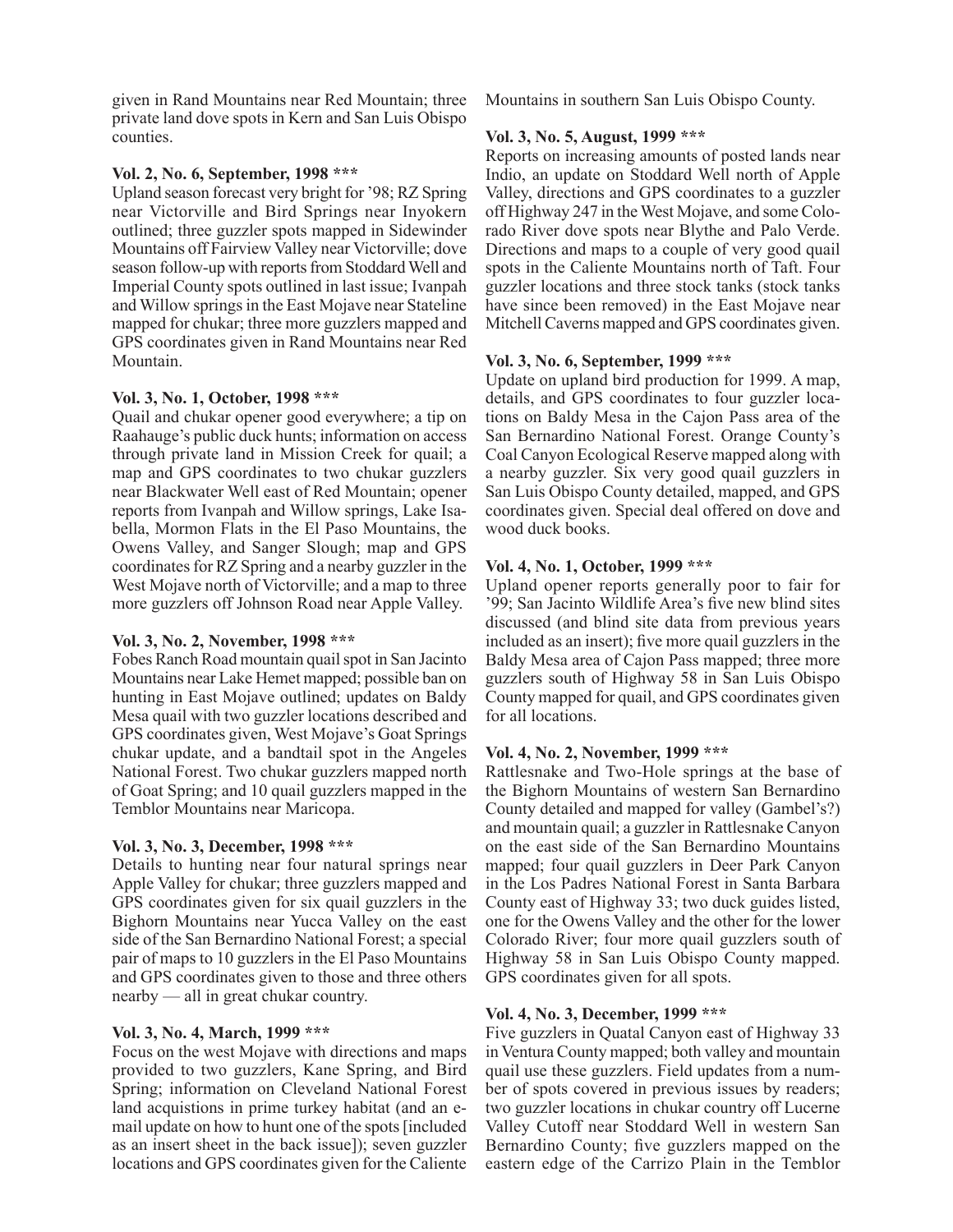Range foothills; public agencies' mismanagement of wildlife water sources.

# **Vol. 4, No. 4, April, 2000 \*\*\***

An update on spring turkey hunting on public land spots in the San Bernardino Mountains and San Diego County. Information on guzzler guides published for Arizona and Nevada. Quail Unlimited Chapter information. A spring and guzzler mapped in the Lucerne Valley northeast of Victorville. San Jacinto Wildlife Area waterfowl results by blind for the '99-00 season.

# **Vol. 4, No. 5, August, 2000 \*\*\***

A comprehensive guide to some of the best dove spots in the Blythe area, with directions to four spots detailed. Plus information on dove hunting on the Carrizo Plain, Camp Cady, Stoddard Well, Goat and Aztec Springs, and the Colorado River Indian Tribes reservation in Arizona. Two guzzlers mapped northwest of Victorville just off Interstate 15, and a map to a spring on Stoddard Mountain north of Victorville. GPS coordinates given to all three spots.

# **Vol. 4, No. 6, September, 2000 \*\*\***

Upland bird production mediocre for '00, especially in desert area. A guzzler and spring mapped north of Red Mountain. Three guzzlers mapped in Cyrus Canyon near Lake Isabella, and four other guzzlers mapped north of Ojai in Dry Canyon off Lockwood Valley Road. GPS coordinates for all nine locations given. Dove opener reports from all over the region.

# **Vol. 5, No. 1, October, 2000 \*\*\***

Four springs and a guzzler mapped and detailed in the Walker Pass area off Highway 14 in the southern Sierra Nevada near Inyokern. Eight guzzlers in Santa Ana Mountains out of Corona mapped and GPS coordinates given. Hunting updates from East Mojave.

# **Vol. 5, No. 2, November, 2000 \*\*\***

Dry weather hitting guzzlers hard, many dry. Maps and GPS coordinates to a guzzler near Chiriaco Summit off I-60; two guzzlers in the West Mojave just west of Highway 247 north of Lucerne, and Piute Spring in the East Mojave National Preserve is mapped. Also a map and GPS info on five guzzlers off I-8 in San Diego County.

# **Vol. 5, No. 3, December, 2000 \*\*\***

A detailed map and outline of the Dos Palmas Spring area just off the north end of the Salton Sea. Two guzzlers mapped and GPS coordinates given in the Red Mountain region. Another guzzler mapped off Highway 178 near Lake Isabella. How to fight the threat to Cibola National Wildlife Refuge goose hunting.

# **Vol. 5, No. 4, April, 2001 \*\*\***

Turkey hunting expands in Southern California.

Detailed maps to a Merriam hotspot in the San Bernardino Mountains and the DFG's Boden Canyon Ecological Reserve in San Diego County. Use of MapTech mapping software and the DeLorme. GPS coordinates for 29 guzzlers from all over Southern California mapped in 1996 and 1997 issues: including nine guzzlers in the Temblor Range west and south of Maricopa (Carrizo Plain area), 12 guzzlers in the El Paso Mountains west of Red Mountain, five guzzlers in the Cleveland National Forest near Warner Hot Springs, and two guzzlers off Interstate 10 at Whitewater.

# **Vol. 5, No. 5, August, 2001 \*\*\***

Dove forecast for whole region, including details to public fields in Imperial Valley and a host of locations in the West Mojave between Victorville and Barstow. Maps and GPS coordinates to four guzzlers in quail and chukar country in Kelso Valley near Lake Isabella. All are in the new Kiavah Wilderness.

# **Vol. 5, No. 6, September, 2001 \*\*\***

Quail and chukar brood count information for Mojave Desert and Southern Sierra Nevada. Four guzzler locations in Santa Ana Mountains in the Riverside-Orange county boundary. Waterfowl blind site results for San Jacinto Wildlife Area and the Wister Unit for 2000 season. Four guzzlers in Kelso Valley near Isabella mapped. GPS coordinates for all eight guzzlers in this issue.

# **Vol. 6, No. 1, October, 2001 \*\*\***

Seven guzzlers in the East Mojave mapped and GPS coordinates given in the Caruthers Canyon area, Brown Buttes area, and in Cedar Canyon. Updates on Cajon Pass, Opal Mountain, El Paso Mountains, and southern Sierra guzzlers and their bird numbers.

# **Vol. 6, No. 2, November, 2001 \*\*\***

Five natural springs, three guzzlers, and a windmill/ stock tank mapped and GPSed in the East Mojave, including spots just inside the Mojave National Preserve at Kelbaker Road north of Interstate 40, and in the Old Woman Mountains south of I-40 and Essex off Sunflower Springs Road.

# **Vol. 6, No. 3, December, 2001 \*\*\***

Two more guzzlers mapped off Sunflower Springs Road in the East Mojave south of Essex. Three guzzlers in the West Mojave at the foot of the Ord Mountains near Indian petroglyphs are mapped. Hunting directions given to "the big hill" near Apple Valley, along with the four guzzlers near this spot off Johnson Road. Coordinates are listed for all nine guzzlers. Arizona Mearns quail update and an introduction to the Western Gamebird Alliance.

**Vol. 6, Nos 4 & 5, August, 2002 \*\*\* (See Note**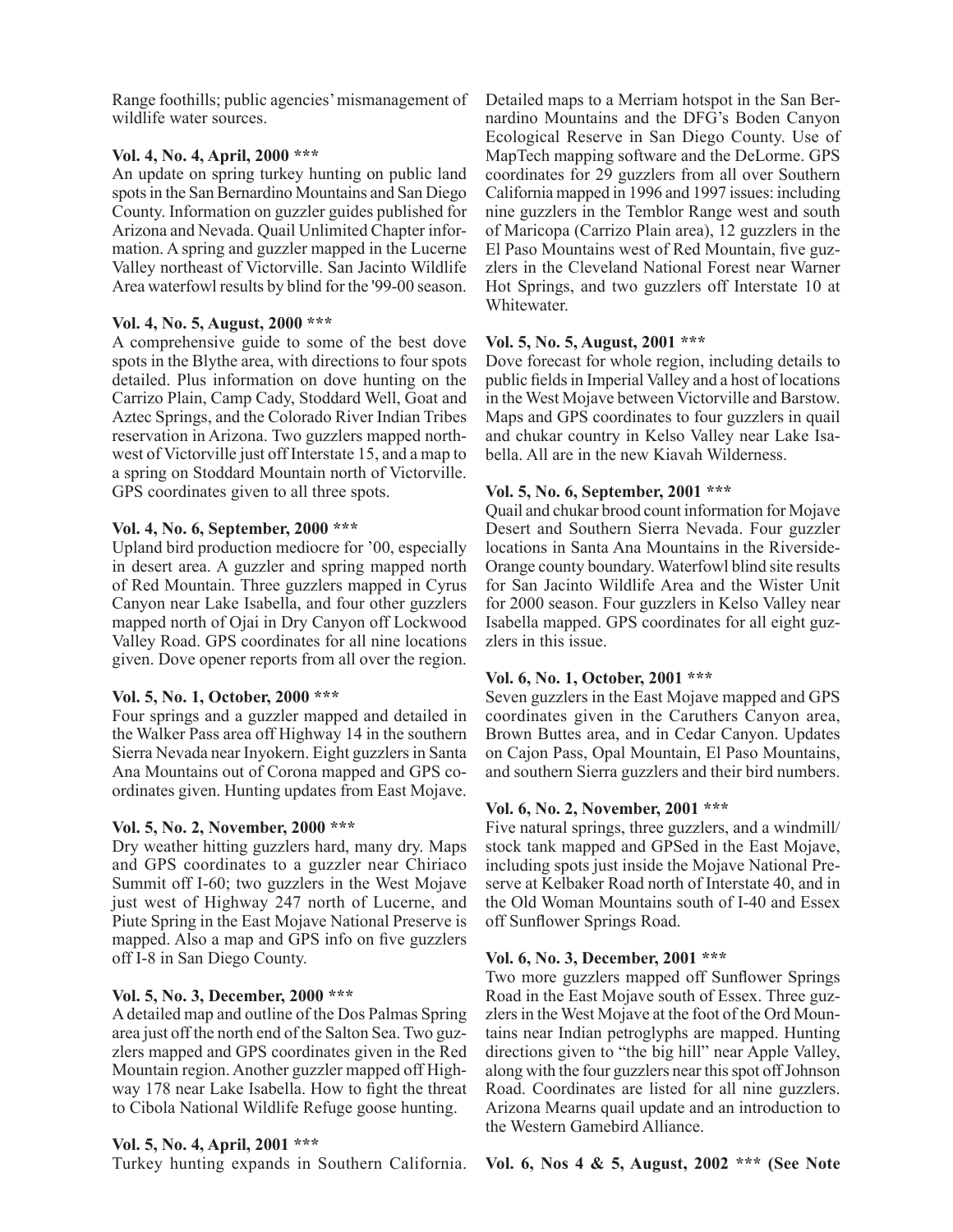#### **below)**

**Mojave Preserve Special Issue:** First compendium 12-page issue with 136 guzzler GPS locations in the Mojave National Preserve. Also a map to the Fenner Hills guzzlers west of Goffs. Information on map resources available, a dove hunting season forecast in Imperial Valley's public fields, and a guzzler report form. *Note: Please order the "new" version, Vol. 9, No. 5, published in October, 2009 for updated and corrected coordinates.*

#### **Vol. 6, No. 6, September, 2002 \*\*\***

Update on the 2002 quail and chukar hatch. Maps and coordinates to five guzzlers, and coordinates for a sixth, in the Halloran Springs area north of Interstate 15 east of Baker. A map and coordinates for two guzzlers in Butterbredt Canyon west of Highway 14 and south of Lake Isabella.

#### **Vol. 7, No. 1, October, 2002 \*\*\***

Maps and detailed information on three guzzlers and two springs in the Coxey Meadows area in the San Bernardino Mountains north of Big Bear Lake. Reader reports and coordinate corrections for spots in the Mojave Preserve, including locations of four stock tanks in the Van Winkle Spring area. Maps and coordinates for five big game fiberglass drinkers in the San Bernardino Mountains east of Baldwin Lake in the Granite Peaks for mountain quail (all may have burned in recent fires).

#### **Vol. 7, No. 2, November, 2002 \*\*\***

Two guzzlers mapped off Camp Rock Mine Road on the east side of Ord Mountain in the West Mojave, three guzzlers mapped south of Essex in the East Mojave, and a mountain quail guzzler near Wrightwood on Big John Flat mapped. Coordinates given for all six spots. **THIS ISSUE IS AVAILABLE AS A FREE PDF DOWNLOAD ON THE** *WESTERN BIRDS* **PORTION OF THE WEBSITE.**

# **Vol. 7, No. 3, August, 2003 \*\*\***

Dove opener forecast and information on Colorado River reservations and San Jacinto Wildlife Area for the dove opener. Updates and corrections from readers on 21 Mojave Preserve guzzlers, including one "new" guzzler. Three guzzlers mapped and coordinates given in an area south of Essex off Sunflower Springs Road.

# **Vol. 7, No. 4/5, October, 2003 \* (See note below)**

**West Mojave Special Issue:** Second compendium 12-page issue with coordinates for 38 guzzlers (located on 12 USGS quad maps) and five special maps in the West Mojave roughly in the area from Victorville to Lucerne to Barstow. All guzzlers are rated by chukar use. While many of these guzzlers were in disrepair at the time this issue was published, most have been refurbished by the High Desert Chapter of Quail Forever and are holding water. *Note: This issue is currently out of print, but the guzzler list is available to subscribers.*

**Vol. 7, No. 5/6, February, 2004 \* (See note below) Red Mountain Special Issue:** Third compendium 12-page issue with coordinates for 65 guzzlers and five maps of the Red Mountain region, including the Rand and El Paso mountain ranges. Guzzlers are rated by chukar use. Also a map to a chukar spring and guzzler just off Highway 18 between Apple Valley and Lucerne and not covered in the Vol. 7, No. 4/5 issue (See Vol. 8, No. 2 note on coordinates for this guzzler and spring). *Note: This issue is currently out of print, but a guzzler list reprint is available to subscribers.*

# **Vol. 8, No. 1, August, 2004 \*\*\***

Dove season roundup with an atypical listing of private operations offering fee dove hunting. Upland bird production information and forecast for '04 season. A map and details to a quail guzzler in the Mojave Preserve near Hackberry Mountain north of Goffs. A detail map of two springs and a guzzler in the Mojave Preserve off Ivanpah Road.

#### **Vol. 8, No. 2, November, 2004 \*\*\***

Update on chukar spots in the West Mojave, including Opal Mountain, the Johnson Road guzzlers, and corrected coordinates for the spring and guzzler covered in Vol. 7, No. 5/6 near Apple Valley. Detail and map for three guzzlers east of Hesperia on Juniper Flats along with coordinates for all three plus a nearby spring. A map and coordinates for three guzzlers in the Mojave Preserve between Goffs and Interstate 40.

# **Vol. 8, No. 3, August, 2005 \*\*\***

Update on banner upland bird production for '05 season. A map and coordinates for three guzzlers north of Interstate 15 at Halloran Spring (east of Baker), including Bull Spring and Francis Spring and Valley Wells. Dove season forecast.

# **Vol. 8, No. 4, July, 2006 \*\*\***

Dreary brood counts for '06 season, but good holdover quail and chukar numbers. More detailed mapping and coordinates to three guzzlers in the East Mojave south of Interstate 15 at Halloran Summit, and another guzzler north of the I-15 at Cima Road/ Kingston Road in the Shadow Valley.

# **Vol. 8, No. 5, August, 2006 \*\*\***

Dove season preview with updates on the Imperial Valley public dove fields, San Jacinto, Camp Cady, and the Colorado River from Blythe to Yuma. Quail and chukar broods update for '06. Two guzzlers mapped and GPS coordinates given north of Interstate 15 and east of Kingston Road in the East Mojave.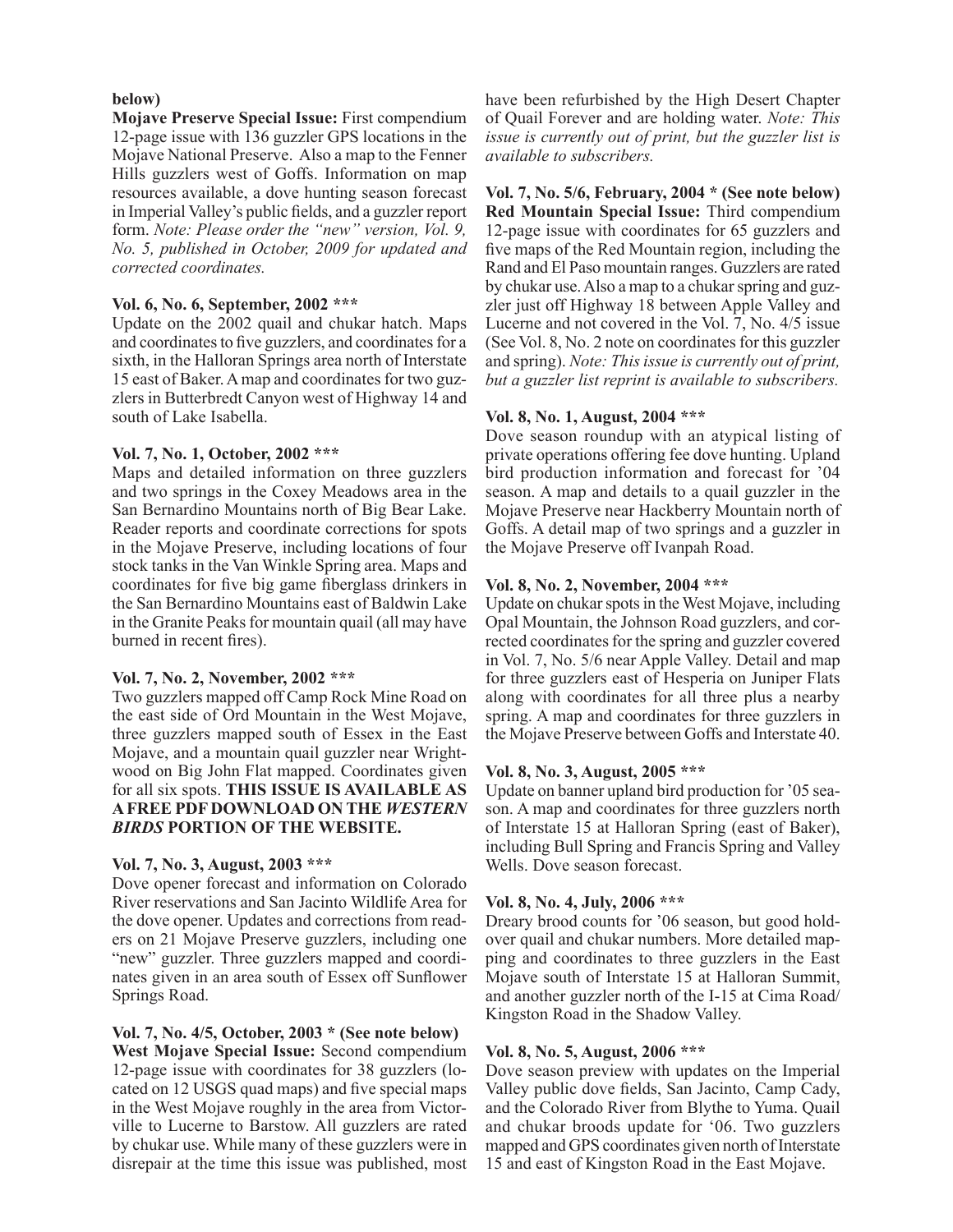#### **Vol. 8, No. 6, August, 2007 \*\*\***

Dove season preview with updates on all the usual places plus the Palo Verde Ecological Reserve (map e-mailed to subscribers), and the Colorado River Indian Tribes (CRIT) reservation. Map of springs for mountain quail in the upper Kern River drainage near Kennedy Meadows.

#### **Vol. 9, No. 1, November, 2007 \*\*\***

Announcement of e-edition and e-updates. Detailed maps to two sooty (blue) grouse spots in the Eastern Sierra Nevada near Lee Vining and Bridgeport. Map and information on hunting lower Owens Valley for ducks and upland birds along rewatered stretch of Owens River. A map to quail spots in Arizona Gila River Valley at Wellton.

#### **Vol. 9, No. 2, August, 2008 \*\*\***

Dove season preview on all the public hunting spots from Camp Cady to Yuma. Information on brood counts on quail and chukar for '08 season. A map and coordinates to three guzzlers south of Interstate 10 near Chiriaco Summit between Indio and Blythe.

#### **Vol. 9, No. 3, June, 2009 \*\*\***

A map to a whole series of desert springs north of Trona in the Argus Range on the east side of the China Lake Naval Weapons Center. Pheasant and snipe hunting tips for San Jacinto Wildlife Area. Two bonus maps of guzzlers in the Mojave National Preserve in the Providence Mountains (and information on how to download all three maps in this issue from our web site).

# **Vol. 9, No. 4, August, 2009 \*\*\***

Dove season preview with detailed information on all of the Indian Reservation hunting programs along the Colorado River from Laughlin to Yuma, along with updates on all the usual public land spots from Camp Cady to the Imperial Valley. This issue is available as a PDF to subscribers.

# **Vol. 9, No. 5, October, 2009 \*\*\***

**Mojave Preserve Special Issue:** A special revised an updated Mojave Preserve issue (Vol. 6, Nos. 4 & 5) with all the 130-plus guzzlers in the preserve. Coordinates in this issue are all precise (unlike those the original edition, which were off as much as a mile because of mis-marking on master maps). This issue is usually given to new subscribers as a bonus issue for signing up.

# **Vol. 9, No. 6, December, 2009 \*\*\***

Details, map, and coordinates to a guzzler and two springs in the Orocopia Mountains north of the Salton Sea out of Thermal. Details of quail hunting spots in Cajon Pass right off Interstate 15 with a map to one guzzler and coordinates for it and three other guzzlers

on public land in this same area. Update on West Mojave chukar hunting.

# **Vol. 10, No. 1, Early August, 2010 \*\*\***

Upland bird forecast: a repeat of 2005? Commentary on shooting hen quail. Map to five guzzlers south of Essex in the East Mojave and coordinates for these and three others on the same USGS quad. Details and map of two springs and a guzzler in the West Mojave in the West Ord Mountains.

# **Vol. 10, No. 2, Late August, 2010 \*\*\***

Dove season preview with tips on hunting and eating doves. A map and details about two springs just off Highway 247 in the Ord Mountains north of Lucerne in the West Mojave. Details on springs and 11 guzzlers and a map of seven springs and one guzzler just off Highway 163 near Laughlin in southern Nevada.

#### **Vol. 10, No. 3, December 2010 \***

A map and details to two quail and chukar hunting canyons (Indian Wells and Short canyons) in the Southern Sierra near Inyokern. A map to a spring and guzzler in Cajon Pass area of the San Bernardino National Forest. And a map and GPS coordinates to nine more guzzlers near Laughlin in Southern Nevada.

#### **Vol. 10, No. 4, August 2011 \*\*\***

Dove special issue with the latest news and information for bird hunting on all five of the Indian Reservations along the Colorado River. Upland bird forecast for 2011, along with a map and coordinates for four more guzzlers in the Laughlin area of southern Nevada. Also news on a new Arizona law that opens up over a million areas to public hunting.

# **Vol. 10, No. 5, October, 2011 \***

Details and map to two springs and two guzzlers in Dove Spring Canyon in the southern Sierra Nevada off Highway 14. Also a detailed map of the snipe hunting hotspots at the San Jacinto Wildlife Area in western Riverside county, along with three guzzlers on the area. GPS coordinates given for all five guzzlers in this issue.

# **Vol. 10, No. 6, July, 2012 \*\*\***

The fourth special compendium issue of the newsletter with 50 guzzler locations in the Carrizo Plain region (Temblor and Caliente mountain ranges) west of Maricopa and Taft. Includes locations of five stock tanks holding water in June, 2012, and how many of the guzzlers are in poor condition.

# **Vol. 11, No. 1, April, 2013 \*\*\***

Three nearby spots covered in detail: Three guzzlers at Lake Perris Recreation Area (yes, you can hunt there), two guzzlers near Santa Rosa Summit in southern San Bernardino National Forest, and a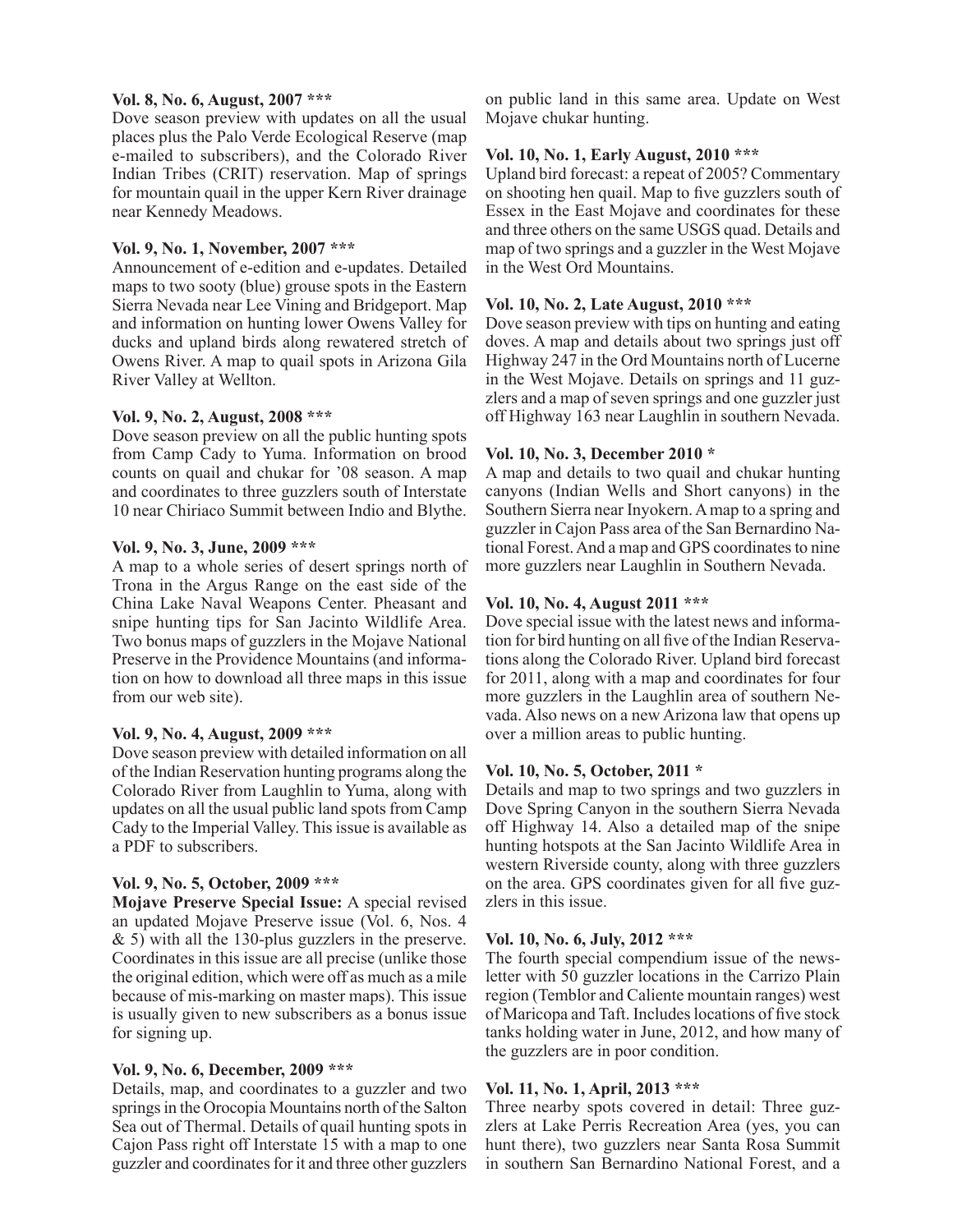guzzler in the Durasno Valley south of Anza. Also detailed map covered of Mineral Spring in the far East Mojave south of Nipton Road (near stateline).

# **Vol. 11, No. 2, July 2013 \*\*\***

A detailed guide and map to 14 guzzlers on the Cleveland National Forest west out of Corona on Bedford Road and along the Main Divide Road. Two guzzlers between Anza and Palm Springs mapped just south of Highway 74.

# **Vol. 11, No. 3, November 2013 \*\*\***

Three guzzlers mapped at Corn Spring located south of Interstate 10 between Desert Center and Blythe in Gambel's quail country. Four guzzlers scouted remapped north of Highway 79 near Warner Springs. Plus five mountain quail springs in the Scodie Mountains (in the Southern Sierra) mapped and detailed.

# **Vol. 11, No. 4, May 2014 \*\*\***

Eleven guzzlers mapped along Palomar Divide Road just south of Highway 79 on the Cleveland National Forest south and west of Warner Springs. Two guzzlers in the Sheephole Mountains east of Twentynine Palms north of Highway 62 mapped.

#### **Vol. 11, No. 5, November 2014 \*\*\***

Five guzzlers south of Twentynine Palms in the Pinto Mountains along the north border of Joshua Tree National Park mapped. Ten guzzlers in Ballinger and Deer Park canyons in the Los Padres National Forest north of Santa Barbara mapped.

# **Vol. 11, No. 6, April 2015 \*\*\***

Seven guzzlers and a well south of Palo Verde along the Colorado River mapped with GPS coordinates. Tips on bird hunting in Old Mexico along with a list of reputable outfitters provided for hunters interested in hunting south of the border. Notes on newsletter rates and theft of newsletter information. Please help me keep this premium information just for you.

# **Vol. 12, No. 1, July 2015 \*\*\***

Six guzzlers northwest of Blythe in McCoy Wash mapped and GPS locations given in this gambel's quail area. Three additional guzzlers north of Ramona in Carney Canyon on the Cleveland National Forest mapped and GPSed. Early season forecast for 2015 the quail and chukar opener.

#### **Special Dove E-Edition, August 28, 2015**

A last-minute update and forecast for all the Southern California public dove hunting areas, including Western Birds exclusive dove hunting maps of the public fields in the Imperial Valley, Palo Verde Ecological Reserve, San Jacinto Wildlife Area, and Camp Cady Wildlife Area, along with maps for the Cibola National Wildlife Refuge and the Cibola Valley Conservation and Wildlife Area. There is also an upade on Indian reservation hunting along with Colorado River, license costs, and best areas. This issue also has the latest news on where non-lead ammunition must be used. This issue is **AVAILABLE FREE** on order as PDF file. Check future dove issues for more updated information.

#### **Vol. 12, No. 2, October 2015 \*\*\***

Three small game guzzlers and a big game guzzler mapped near Wiley Well (southwest of Blythe). Three guzzlers north of Ramona in the Cleveland National Forest mapped. News on new U.S. Geological Survey and U.S. Forest Service free digital maps.

#### **Vol. 12, No. 3, January 2016 \*\*\***

Seven small game guzzlers on Pinyon Ridge near Wrightwood mapped, plus additional guzzler on Big John Flat remapped. A guzzler north of Desert Center off I-10 mapped. Information on Mojave Preserve stopping guzzler restoration, and some advisories on using Google Earth to find guzzlers.

#### **Vol. 12, No. 4, April 2016 \*\*\***

Six small game guzzlers mapped on Orosco Ridge north of Ramona in San Diego County. Four additional guzzlers mapped northeast of Desert Center off of I-10. More advice on using Google Earth and Gaia GPS mapping software on phones.

# **Vol. 12, No. 5, August 2016 \*\*\***

Four guzzlers near Wrightwood mapped on Ball Flat and Table Mountain. A guzzler just north of Lucerne Valley and the hunting area around it mapped. GPS coordinates provided for all guzzlers. Scouting reports for the Mojave, and information on an Iranian chukar hunting *attractor* blind.

#### **Special Dove E-Edition, August 29, 2016**

Our last-minute update and forecast for all the Southern California public dove hunting areas, including Western Birds exclusive dove hunting maps of the public fields in the Imperial Valley (both Desert Wildlife Unlimited and Wister fields), Palo Verde Ecological Reserve, San Jacinto Wildlife Area, and Camp Cady Wildlife Area, along with maps for the Cibola National Wildlife Refuge. There is also detailed information on where hunters must use nonlead ammunition This issue is **AVAILABLE FREE**  on order as PDF file. Check future dove issues for more updated information.

# **Vol. 12, No. 6, December 2016 \*\*\***

Sixteen guzzlers mapped north of Bishop in Mono County on the benches east of the Owens River gorge and west of Highway 6. GPS coordinates given for all 16. Information on *Western Birds'* new Band-tail Network, and band-tail population trends.